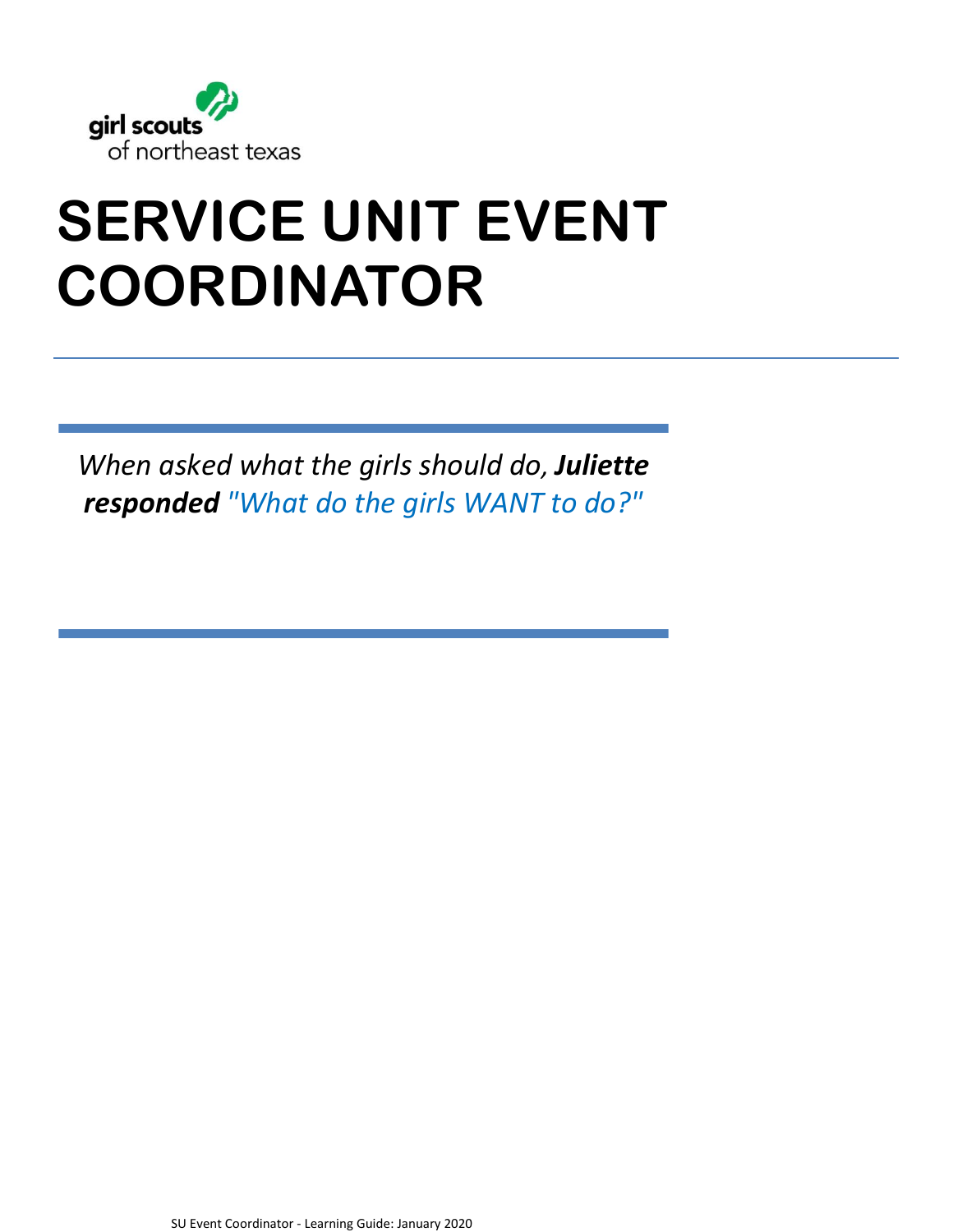### **The Mission**

Girl Scouting builds girls of courage, confidence and character to make the world a better place.

### **The Girl Scout Promise**

On my honor, I will try: To serve God and my country, To help people at all times, And to live by the Girl Scout Law.

### **The Girl Scout Law**

I will do my best to be honest and fair, friendly and helpful, considerate and caring, courageous and strong, and responsible for what I say and do, and to respect myself and others, respect authority, use resources wisely, make the world a better place, and be a sister to every Girl Scout.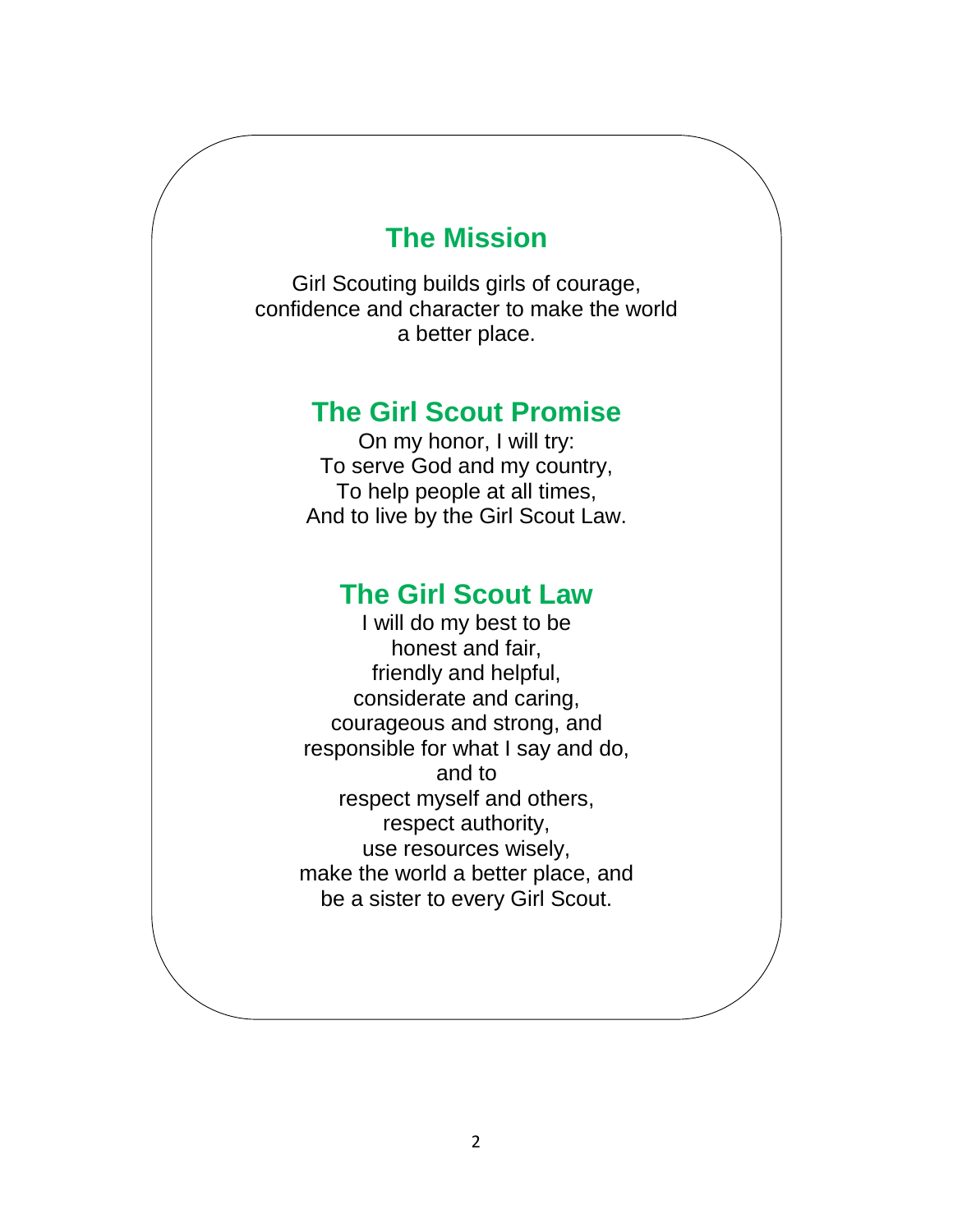### **Introduction**

If you are experienced or inexperienced in coordinating events you can run effective programs by following a few simple rules and guidelines offered in this guide.

Your position is to coordinate the planning, conduct the event and evaluate the outcome. To assist you; GSNETX will supply you with forms and guidelines to carry out your position. Volunteer Essentials and Safety Wise Activity Checkpoints will become your best source to find the rules and guidelines GSNETX has put in place.

Service Unit Event Coordinators (SUEC) help to plan and execute SU events. SUEC should think about hosting at least one event every other month. More if you have the bandwidth, it really depends on your schedule and the help you can get from a team of volunteers.

SUEC assist in the plans of every event within their service unit. For instance, you may have troops run events for the service unit. You would need to help coordinate the date and time of the event so it does not conflict with any dates the service unit may already have in place. There are also GSNETX events that you can offer to your troops, as an organizer for the event, but the event is planned for you!

Building the memories and establishing the traditions can be a fun and rewarding experience. Throughout the long history of Girl Scouts, certain traditions remain meaningful and important and are still practiced today. Be sure to look in *The Girl's Guide to Girl Scouting* and Leadership Journeys for more information on songs, historical anecdotes, traditions, and ceremonies.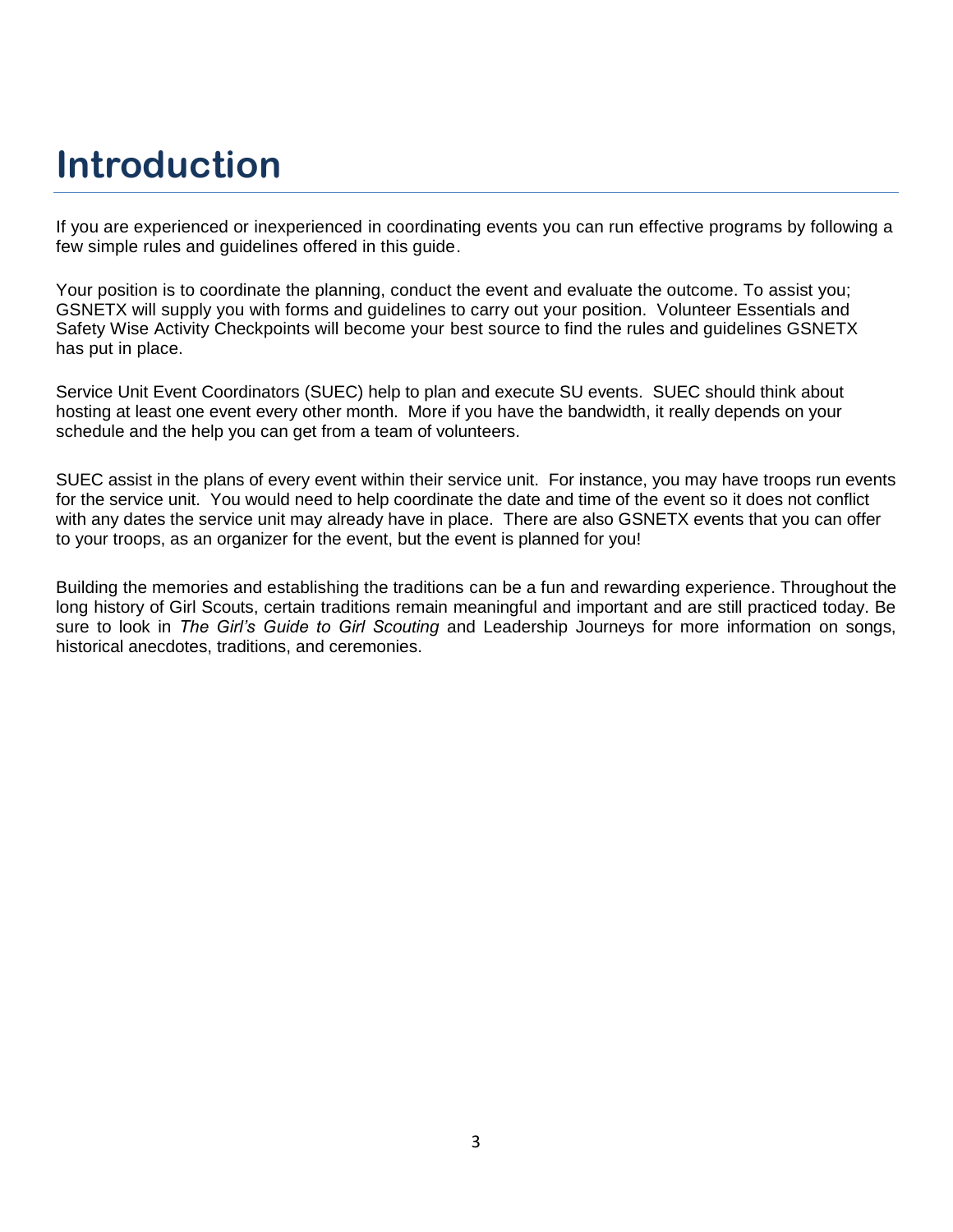### **Purpose & Objectives**

In Girl Scouting, girls discover, connect, and take action as they become leaders. The entire Girl Scout program, regardless of the exact topic, is designed to help develop leadership outcomes that stem from these three keys.

- **Discover Key:** Girls understand themselves and their values and use their knowledge and skills to explore the world.
- **Connect Key:** Girls care about, inspire, and team with others locally and globally.
- **Take Action Key:** Girls act to make the world a better place.

When girls actively participate in meaningful activities and later reflect on them, they get a deeper understanding of concepts and mastery of skills. Having girls participate in the planning process for your service unit events and help run the event is a great way to help them learn leadership skills. By using the idea of "girl led" leadership, the events in your area will be more interesting, appeal to the girls in your community and girls will be more willing to participate.

Keeping the Girl Scout History alive is also important. Teach the girls about Juliette Gordon Low and how her traditions that have been passed down from generation to generation.

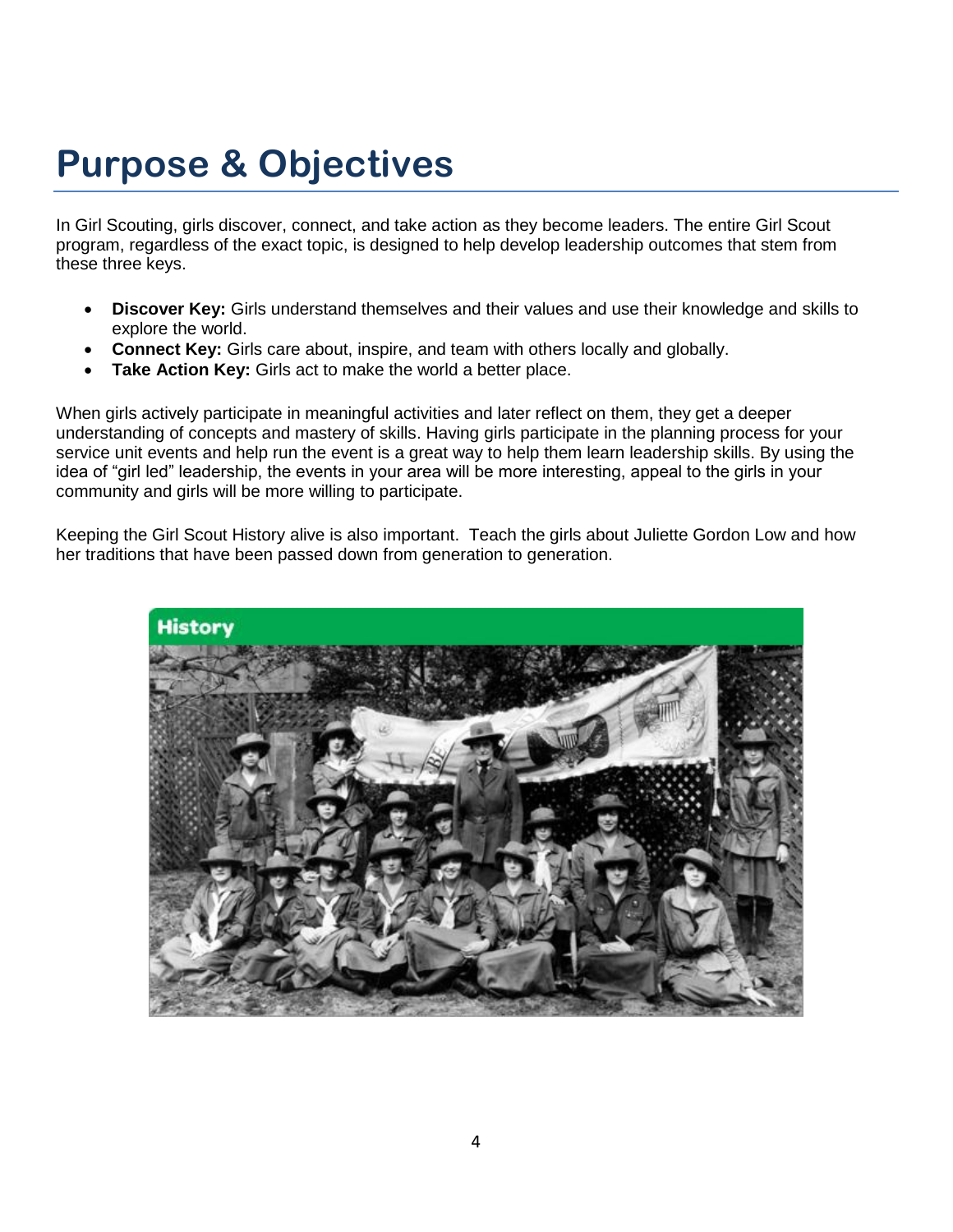# **SERVICE UNIT EVENT COORDINATOR**

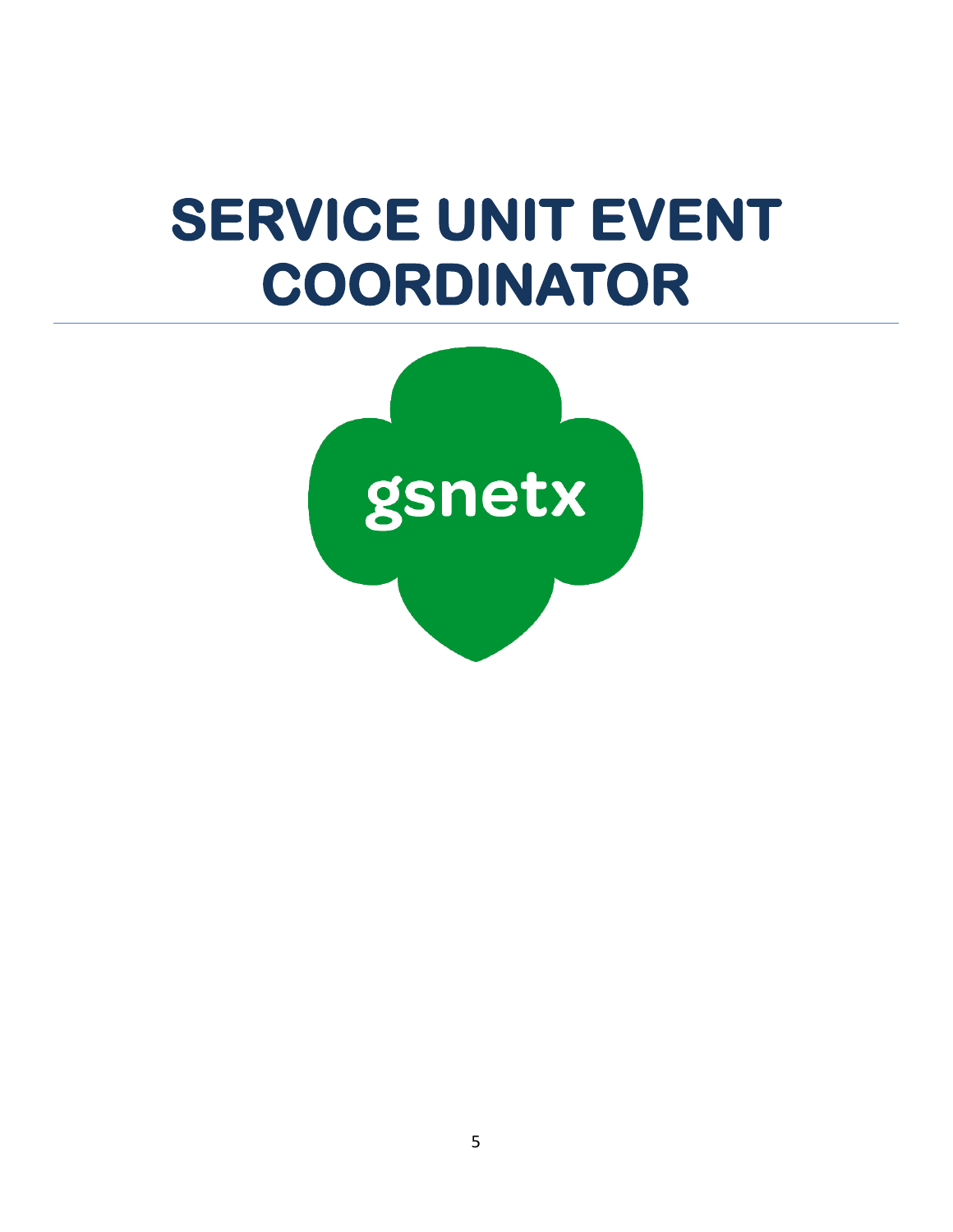### **Event Coordinator Responsibilities**

#### **Job Responsibilities outlined:**

- Recruits, coordinates and manages an event planning team.
- Determines the purpose and value of the event.
- With the event planning team, recruits qualified persons for adequate supervision of the event.
- Locates and secures sites for events with the help of the event planning team.
- Identifies and obtains all necessary resources for event activities
- Requests council approval for event/activities as appropriate, and follows up with any required reports in a timely manner.
- Works within an established budget, following all financial procedures.
- Manages event income and expenses and submits report with receipts to GS Service Unit Manager, GS Service Unit Treasurer, or other designated GS Service Unit Team Member.
- Promotes the event to the target audience with the help of the event planning team.
- See that girls are given responsibility and opportunities to gain leadership and decision making skills throughout the planning, implementation, and evaluation process.
- Perform other position-related duties as assigned
- Maintain confidentiality of all GS Adult Volunteer information received.
- Attend conferences, meetings and other scheduled events as appropriate, including but not limited to GSNETX Kickoff, VIP Meetings, etc.

### **Event Coordinator Commitments**

#### **Your commitment expectation:**

- Membership & Administration:
	- o Have current GSUSA membership.
	- $\circ$  Ensure that compliance with the regulations governed by the following is met: GSUSA and GSNETX Policies and Procedures.
	- $\circ$  Complete the volunteer security process as required by position in order to help ensure the safety of the girls served through Girl Scouts.
- Time of Service: 1 year
- Complete GS Service Unit Overview Training (TR601) Home Study as soon as possible after accepting the position and Adult Education and enrichment courses as needed to support continued effectiveness.
- By accepting any volunteer position with Girl Scouts of Northeast Texas I accept and agree to abide by the Girl Scout Promise and the Girl Scout Law. I will respect and maintain the confidentiality of all privileged information related to Girl Scouts, its' girl and adult members, volunteers and staff to which I am exposed while serving as a Volunteer.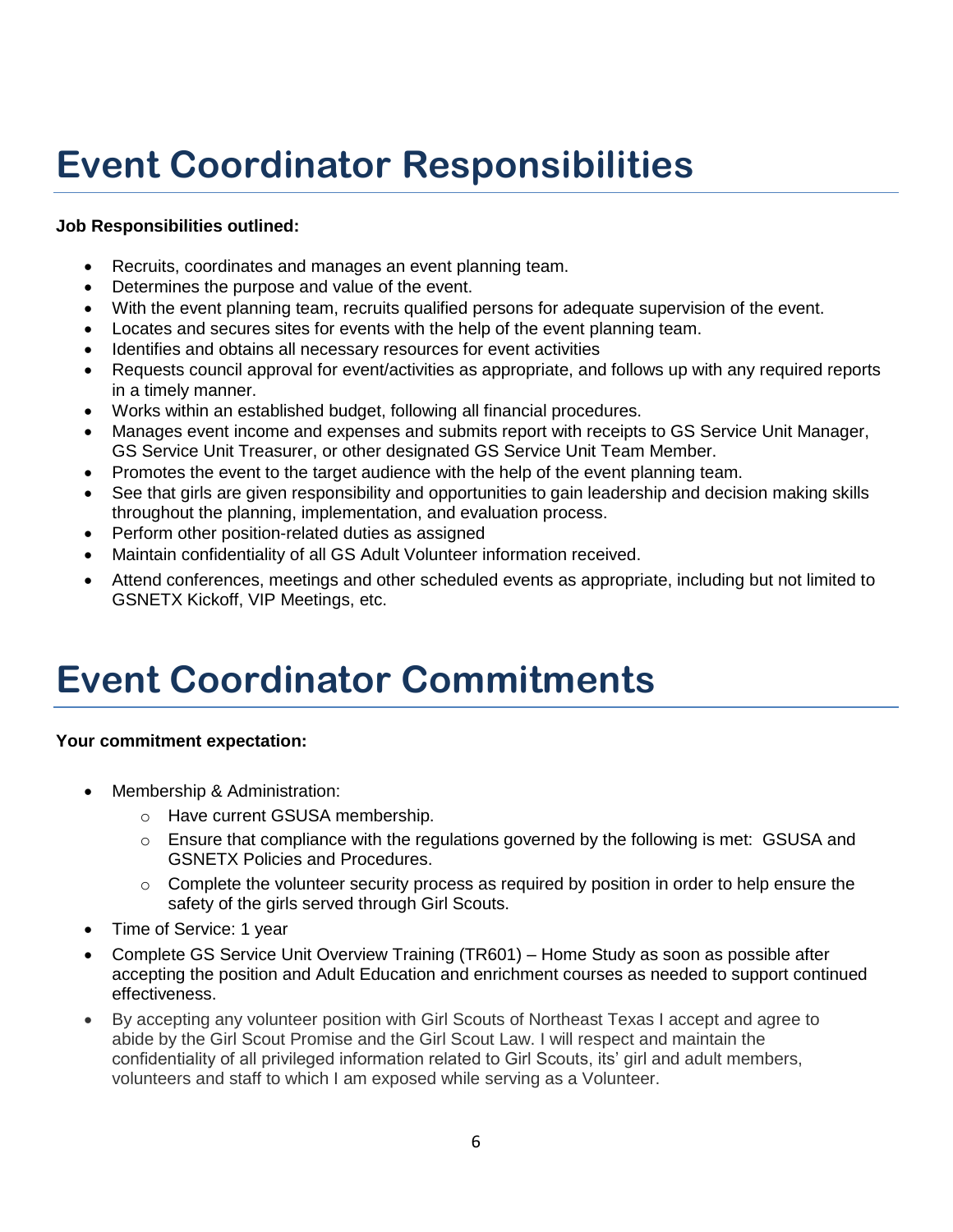# **Planning Service Unit Events**

Event Coordinators manage the event and will oversee all aspects of the event from planning to execution. Your Event Finances, for most events, should be self-supporting. An event budget is supported by the event planning team.

Event Planning team are persons recruited and appointed by the event coordinator to help plan and conduct at the event.

- Allow ample planning time. Consider time to recruit/orient volunteers, order supplies, promote prior to registration deadline – a *minimum* of three to four months is needed.
- Recruit and engage volunteers on planning committee; determine meeting dates and begin meetings. Consider surveying girls for their interests and/or having girl delegates on your planning committee.
- Determine a purpose, goal and audience/level(s) for the event. Plan for diversity; be inclusive of racial/ethnic and special needs. Will you allow "tagalongs" at your event?
- Establish a theme/name. Consider holidays, earning Journey awards/badges/patches, Girl Scout days, sports, etc.
- Establish a date and time. Until venues, outside facilitators, etc. are confirmed, it is best to have several date options with which to work. Also – don't forget a rain/bad weather date as necessary!
- Consider collaborating with other agencies, businesses, or organizations willing to offer their expertise.
- Choose a location. Factors to consider when securing a site: capacity, parking, restrooms, handicap accessibility, and any factors specific to your event. Consider using one of the many Diamonds Council properties for your event. (Usage and reservation information is included with your packet of information). For outside venues, inquire about usage guidelines, required deposits, fees, availability, flags, PA system, tables/chairs, when you could set up, etc. If possible, for any venue (council or other), visit the site before committing to determine its suitability, accessibility, etc. Once a venue is chosen, submit reservation promptly.
- Determine a service project to go with the event whenever possible.

### **Suggested Timeline**

#### 10 Weeks – 3 Months before the event

- 1. Look for location, date and time of event
- 2. Complete the Activity Approval Form and any contracts necessary. Remember, "Contracts" can only be signed by GSNETX. Call GSNETX at 972-349-2400 or 800-442-2260 for contact information.
- 3. Work on the budget for the event with the Service Unit Treasurer.

#### 6 – 8 Weeks before the event

- 1. Present the flyer at the Service Unit Meeting discuss if refunds are excepted
- 2. If you have a website or Yahoo group post to site
- 3. Begin keeping track of any registrations you receive in a specified event folder
- 4. Turn in any money received at every SU Meeting or Team Meeting to the Service Unit Treasurer
- 5. Attend the Service Unit Team Meeting to give the team an update and request any help you might need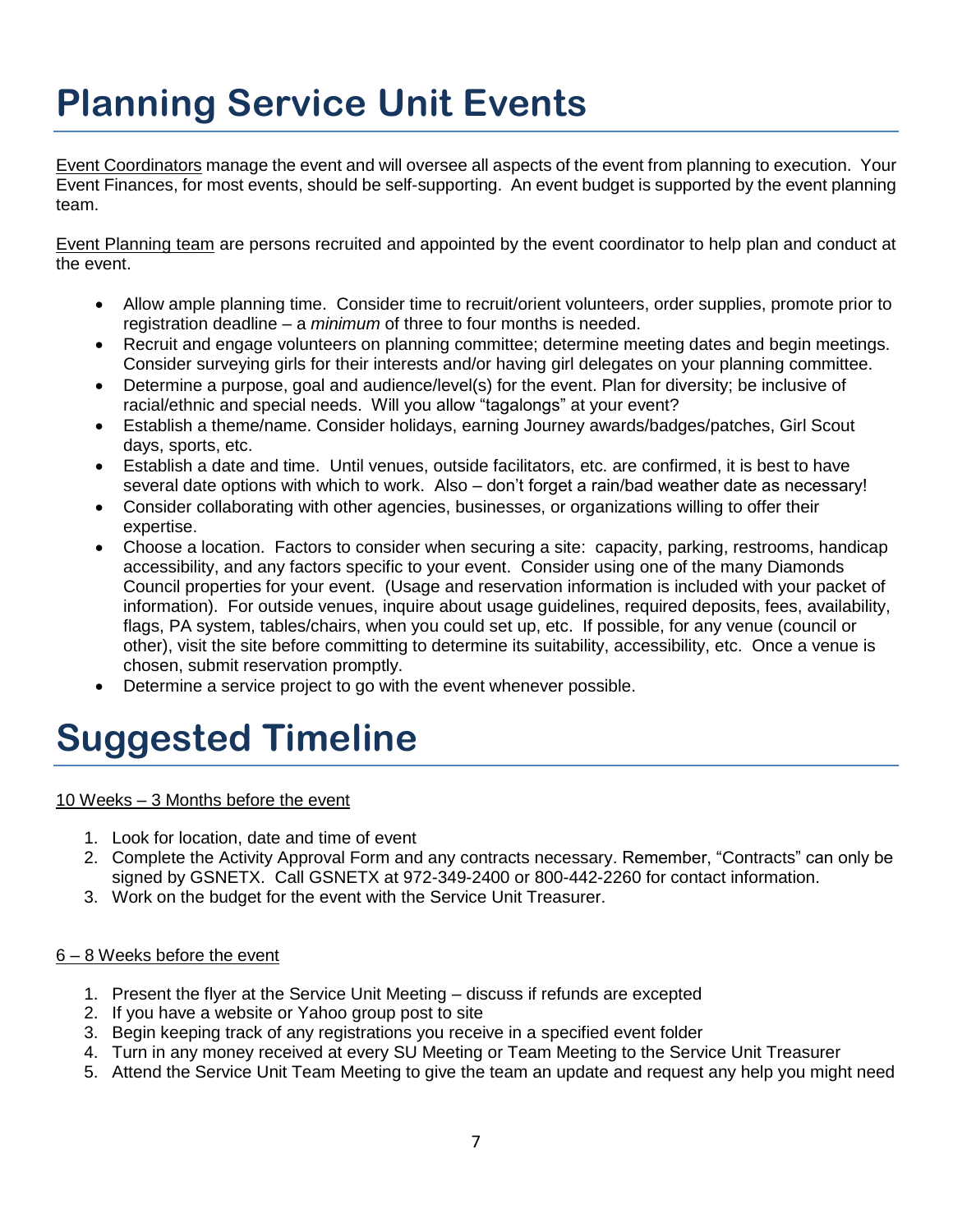### **Suggested Timeline – cont.**

#### 2 – 4 Weeks before the event

- 1. Attend any SU and Team Meetings with updates and reminders
- 2. Continue to turn in deposits to the Treasurer.
- 3. Make sure all supplies are ordered
- 4. Prep anything to be distributed at the event.
- 5. Confirm the location
- 6. Order the patch

#### Week of the event

- 1. Make any last minute preparations including enough check-in volunteers for the events.
- 2. Purchase any additional insurance from GSNETX if necessary. See Treasurer for more information.
- 3. Pick up First Aid Kit and Evaluations for the girls and leaders to fill out at the
- 4. Print out check-in forms for the day of the event

### **TROOP REQUIRMENTS**

**Parent Permission Slip Forms** are required for every girl that attends your events. The purpose of having the form is that gives the leader permission for their daughter to participate and gives the leader emergency information for that particular day(s). The leader holds on to the permission slip during the event and may choose to file them away or toss them out after the event is over.

**Forms can be found online under the volunteer tab.** *Remind your leaders to carry these for your event.*

**Health History Forms** The purpose of the Adult and Girl Health history forms is to safeguard the health of the individual by documenting allergies or activities that members should not participate in, and authorize first aid and emergency transport to a healthcare facility, if necessary.

For the girls and adults (including you) should be carried to all events in a specified binder. The Health History forms are to be kept up-to-date. Every year that a booster shot is required, a new health history form should be replaced in your binder. For Adults we recommend the health history forms are put in a sealed envelope, by the adult, and only opened should an accident or hospitalization happen. This keeps the information confidential. Additional information provided in the Health History Forms Best Practices found on line.

**Forms can be found online under the volunteer tab.** *Remind your leaders to carry these for your event.*

**GSNETX Emergency Procedure Card** is to be kept with each licensed driver transporting any girls. The card gives you information on what to do in the event of an accident.

**Forms can be found online under the volunteer tab.** *Remind your leaders to carry these for your event.*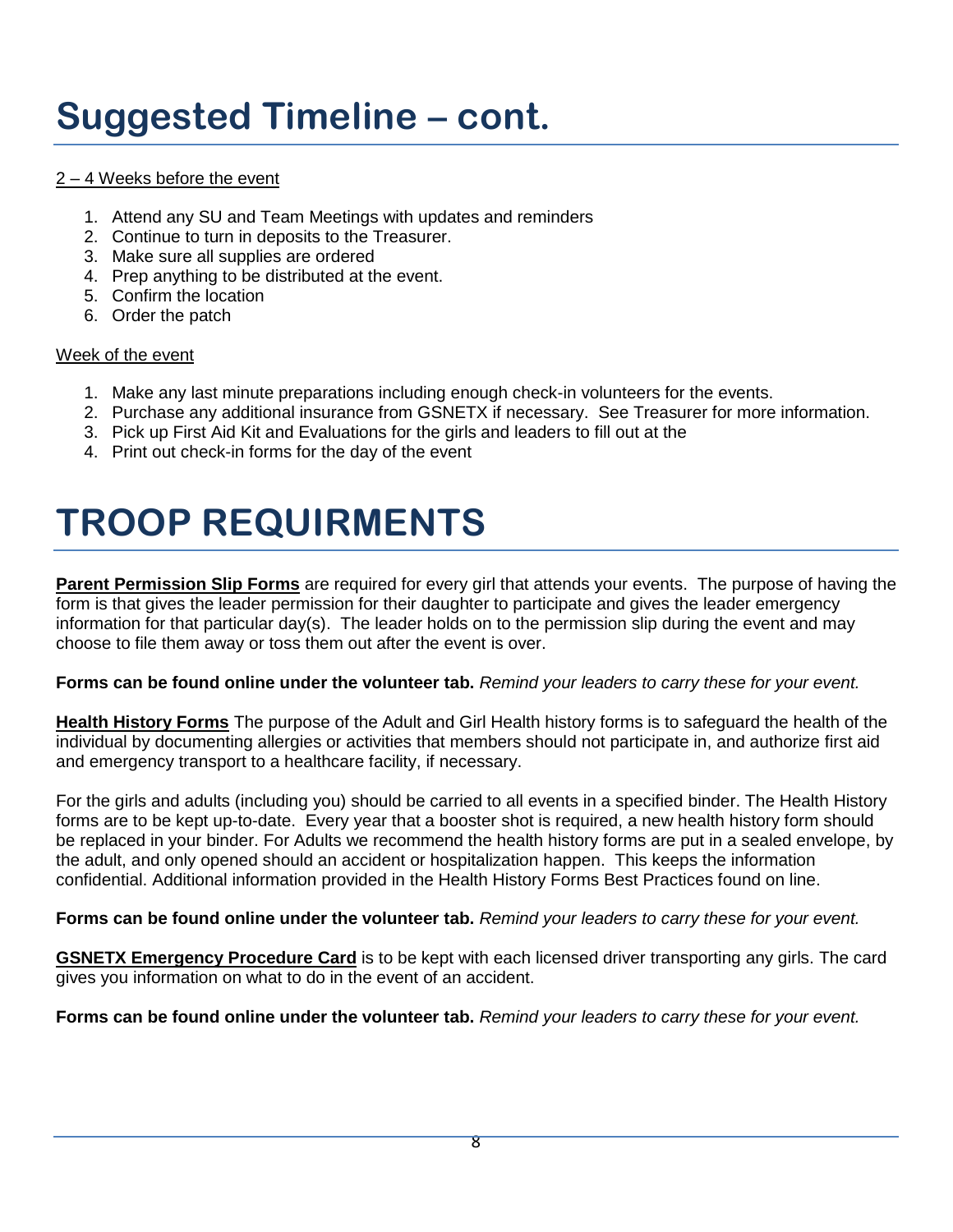# **Hosting a Girl Led Event**

If you're working with girls who want to host an event—large or small—be sure girls are leading the eventplanning. To get girls started, ask them to think about the following questions:

- What sort of event do we have in mind?
- Who is our intended audience?
- Does the audience have to be invited, or can anyone come?
- What's our main topic or focus?
- What's our objective—what do we hope to accomplish at the end of the day?
- Will one or more speakers need to be invited? If so, who? How do we find speakers?
- Where will the event take place?
- Is there a charge for this venue?
- Is the venue large enough to accommodate the audience?
- Do we have to obtain permission to use this venue? If so, from whom?
- Are there adequate facilities for the audience? If not, how much will extra portable toilets cost, and how many do we need?
- Is there adequate parking or a drop-off point for girls?
- Do we need tables? chairs? podiums? microphones? speakers?
- What sort of entertainment will we provide?
- Will we provide or sell refreshments? If so, what kinds?
- How many chaperones will we need? Who will we ask?
- What emergency care do we need to plan for? Is the event large enough that local police and fire departments need to be notified?
- Do we need to purchase additional insurance for non–Girl Scouts?
- How will we advertise the event?
- What decorations will we use?
- Will we give away any keepsakes?
- Will we charge for the event?
- Who will set up the event?
- Who will clean up after the event?
- How will we determine whether the event was a success?

### **Event Ideas**

GSNETX program centers on something called the Girl Scout Leadership Experience—a collection of activities and experiences that will engage your girls with earning badges, going on exciting trips, exploring the outdoors, introducing STEM, and completing Take Action projects, all that will engage the girls in discovering themselves, connecting with others, and taking action to make the word a better place.

With you providing or adding some of these type leadership experiences, when you think about planning your next event, will help your girls and adults to think about what interests inspire them. See some ideas below: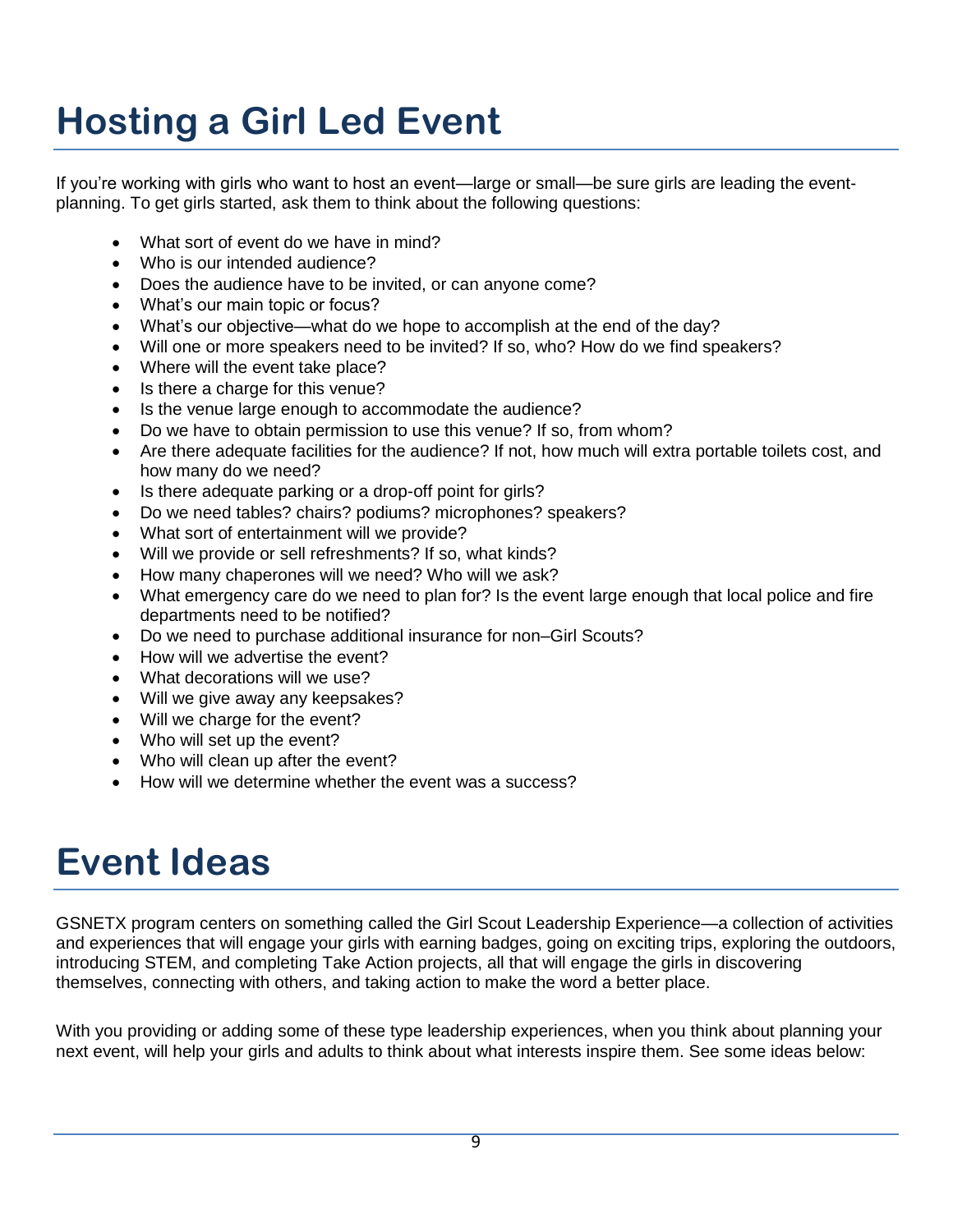- **Girl Led** *to figure out the what, where, when, how and why of their activities*
	- o Journey workshops
	- o Skill building opportunities
	- o Badge classes
- **Learning by Doing** *hands on projects*
	- o Community Service
	- o STEM events
- **Cooperative Learning** *– working together toward a goal*
	- o Outdoor adventures
	- o Team building activities

### **Girl Scout Calendar**

Girl Scouts celebrate several special days each year, which you're encouraged to include in your group planning or check [www.gsnetx.org](http://www.gsnetx.org/) for any special council wide events.

- **February 22:** World Thinking Day (the birthday of both Lord Baden-Powell and Lady Baden-Powell, the originators of Boy Scouts and the Scouting Movement worldwide). **Activity ideas:**
	- Around the World in 80 minutes" event with international songs, stories and games
	- **International Food tasting festival**
- **March 12:** The birthday of Girl Scouting in the USA. The first troop meeting was held in Savannah, Georgia, on this date in 1912. Note that Girl Scout Week begins the Sunday before March 12 (a day known as "Girl Scout Sunday") and extends through the Saturday following March 12 (a day known as "Girl Scout Sabbath").

#### **Activity ideas:**

- Art workshops to design GS posters or murals (on butcher paper) for display during GS week
- **Community wide service project**
- Girl Scouting through the years event with activities from past Girl Scout years
- **Third week in April:** Volunteer Appreciation Week centers on the long-standing National Girl Scout Leaders' Day (April 22), but expands the definition of volunteers beyond troop leaders to include all the volunteers who work in so many ways on behalf of girls in Girl Scouting. **Activity ideas:**
	- Overnight camp for just adults
	- Leader-daughter workshops, such as flower arranging, jewelry making, scrap booking or photography
- **October 31:** Founder's Day (Juliette Gordon Low's birthday) **Activity ideas:**
	- **Community wide service project**
	- Donations to the Juliette Low Friendship Fund
	- "Meet Juliette" event with activities from the late 1800's or early 1900's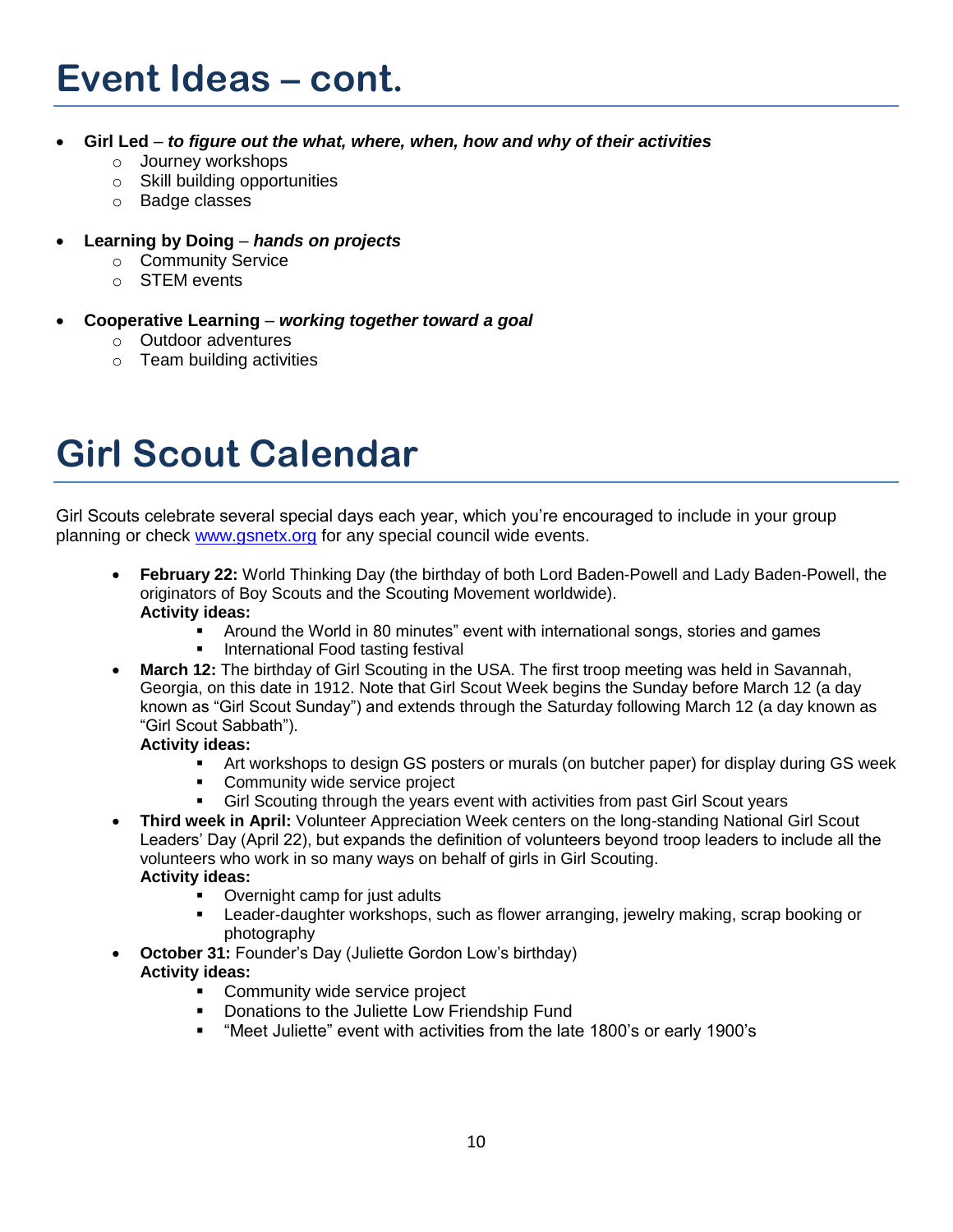### **Time Honored Ceremonies**

Ceremonies play an important part in Girl Scouts and are used not only to celebrate accomplishments, experience time-honored traditions, and reinforce the values of the Girl Scout Promise and Law, but also to encourage girls to take a short pause in their busy lives and connect with their fellow Girl Scouts in fun and meaningful ways. Many examples of ceremonies—for awards, meeting openings and closings, and so on—are sewn right into the Journeys, including ideas for new ceremonies girls can create.

Girls use ceremonies for all sorts of reasons. Here's a brief list, in alphabetical order, so that you can become familiar with the most common Girl Scout ceremonies:

#### **GSNETX offers many opportunities for events so please check the website for event schedules**.

- **Bridging** ceremonies mark a girl's move from one grade level of Girl Scouting to another, such as from Junior to Cadette. (Note that **Fly-Up** is a special bridging ceremony for Girl Scout Brownies who are bridging to Juniors.)
- **Closing** ceremonies finalize the meeting, with expectations for the next. A closing ceremony may be as simple as a hand squeeze while standing in a circle.
- **Court of Awards** is a time to recognize girls who have accomplished something spectacular during the Girl Scout year.
- **Flag** ceremonies can be part of any activity that honors the American flag.
- **Girl Scout Bronze (or Silver or Gold) Award** ceremonies honor Girl Scout Juniors who have earned the Girl Scout Bronze Award (Cadettes who have earned the Silver Award; Seniors or Ambassadors who have earned the Gold Award), and are usually held for a group and combined with council recognition.
- **Girl Scouts' Own** is a girl-led program that allows girls to explore their feelings and beliefs around a topic (such as the importance of friendship or the personal meaning they get from the Girl Scout Promise and Law) using the spoken word, favorite songs, poetry, or other methods of expression. It is never a religious ceremony.
- **Investiture** welcomes new members, girls or adults, into the Girl Scout family for the first time. Girls receive their Girl Scout, Brownie Girl Scout, or Daisy Girl Scout pin at this time.
- **Opening** ceremonies start troop meetings and can also begin other group meetings.
- **Pinning** ceremonies help celebrate when girls receive grade-level Girl Scout pins.
- **Rededication** ceremonies are opportunities for girls and adults to renew their commitment to the Girl Scout Promise and Law.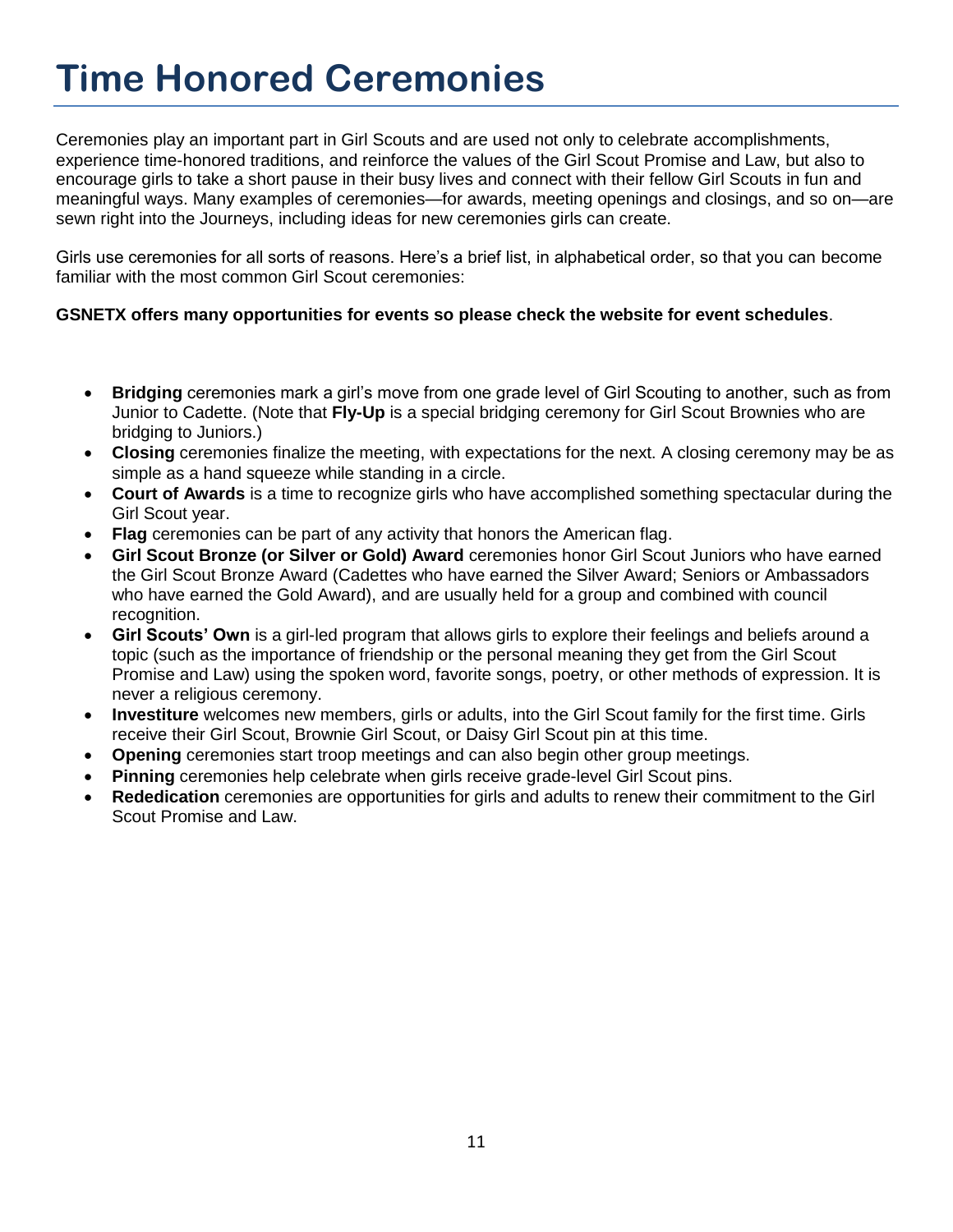## **Activity Approval**

Before most trips, you and the girls will need to obtain GSNETX permission. Trips that are for one day with no overnight stay will not require an activity approval, unless it is sensitive or controversial in nature. For clarification check with your Service Unit Engagement Coordinator whether specific forms must be filled out before traveling.

To register for a Girl Scout Service Unit Campout at any GSNETX property see instruction on line on how to register for a SU campout. (Attached)

**GSNETX Low Risk Activity Approval** is the form used to acquire GSNETX permission for the following activities:

- This is an overnight activity of 1-2 nights, within council geography, but not at a GSNETX Camp Facility
- This activity involves subject that maybe considered sensitive or controversial in nature
- This is a money earning activity

**GSNETX Medium-High Risk Activity Approval** is the form used to acquire council permission for the following activities:

- Events of 3 nights or more. Upon approval of this form, you will receive an Extended Trip Packet.
- This activity requires a signed contract all contracts must be signed by the Chief Program Officer.
- This activity includes travel outside of council geography to non-council hosted activities.
- This activity requires specific certified instruction: Equestrian, Archery, Lifeguard, Kayaking and Canoeing only if these activities are not packaged with camp reservation at council sites. All other activity certifications require the medium-high risk form.
- Any other groups, organizations, consultants, or resource people who will be involved
- Participants' skill levels, if applicable (language skills, backpacking or camping experience, and so on)
- Any specialized equipment that will be used, if applicable
- Required agreements or contracts (for example, hiring a bus, use of premises)

#### **ACTIVITY APPROVAL FORMS CAN BE FOUND ONLINE AT [WWW.GSNETX.ORG](http://www.gsnetx.org/) and classes are Offered for Signing Activity Approval forms which you should consider taking.**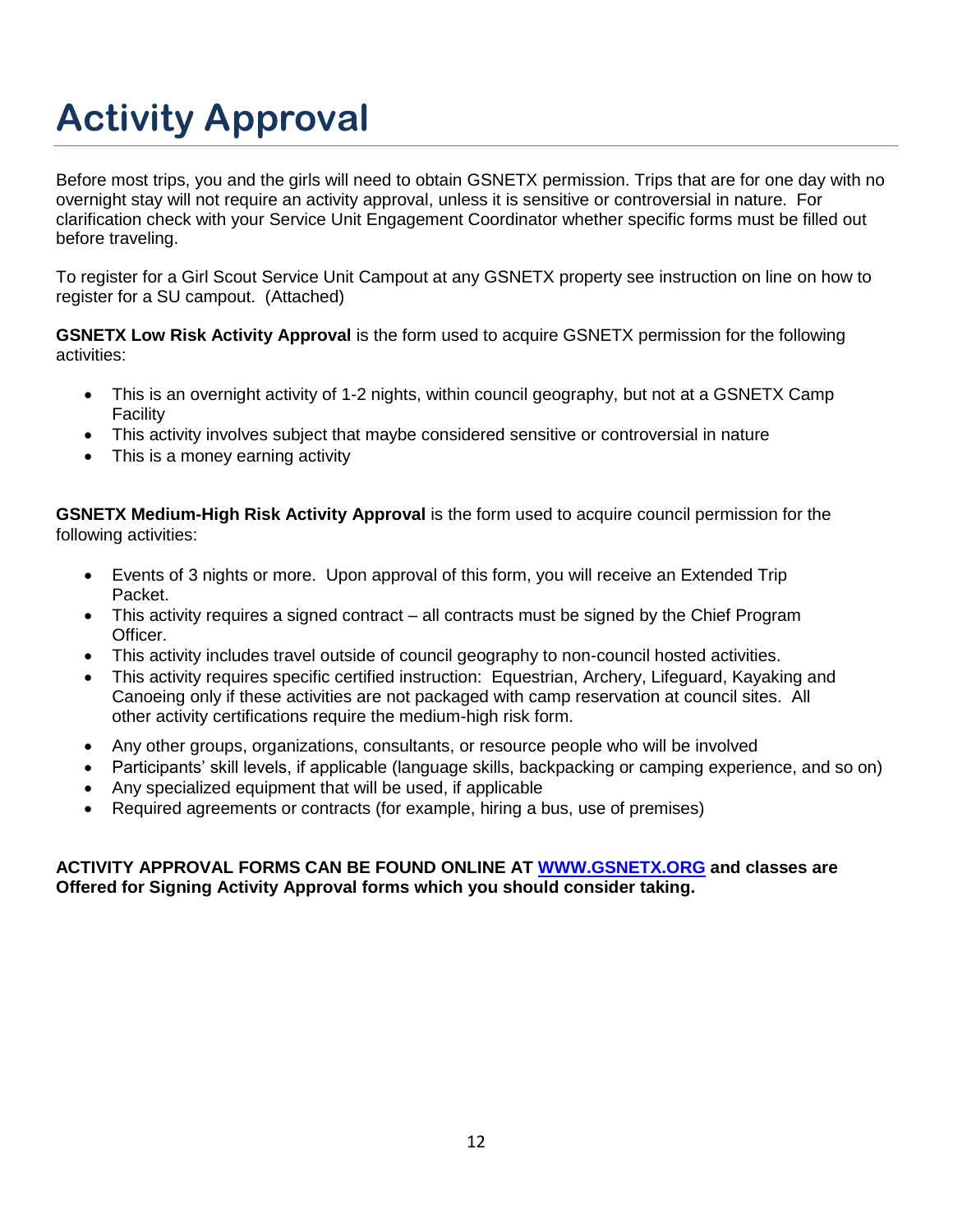### **Prohibited Activities**

There are some activities that are prohibited by GSUSA. These are listed in Volunteer Essentials and in the Other Land Sports section of the Safety Activity Checkpoints.

**Warning:** The following activities are never allowed for any girl:

- potentially uncontrolled free-falling
- bungee jumping,
- hang gliding,
- parachuting,
- parasailing,
- go-karting, and
- trampolining;
- creating extreme variations of approved activities (such as high-altitude climbing and aerial tricks on bicycles, skis, snowboards, skateboards, water-skis, and wakeboards);
- hunting:
- shooting a projectile at another person;
- riding all-terrain vehicles and motor bikes; and
- taking watercraft trips in Class V or higher.

### **Following the GS Safety Guidelines**

Every adult in Girl Scouting is responsible for the physical and emotional safety of girls, and we all demonstrate that by agreeing to follow these guidelines at all times.

- 1. **Follow the Safety Activity Checkpoints.** Instructions for staying safe while participating in activities are detailed in the Safety Activity Checkpoints (**found at the GSNETX website**) – Read the checkpoints, follow them, and share them with other volunteers, parents, and girls before engaging in activities with girls.
- 2. **Be prepared for emergencies.** Work with girls and other adults to establish and practice procedures for emergencies related to weather, fire, lost girls/adults, and site security. Always keep handy a well-stocked first-aid kit, girl health histories, and contact information for girls' families.
- 3. **Travel safely.** When transporting girls to planned Girl Scout field trips and other activities that are outside the normal time and place, every driver must be an approved adult volunteer and have a good driving record, a valid license, and a registered/insured vehicle. Suggestions for carpooling would be – there is no carpooling! Each driver should have the driving instructions, phone numbers of the other drivers, health history forms for girls, parent permission forms and GSNETX emergency card. If needed, make plans for a meeting spot along the way.
- 4. **Ensure safe overnight outings.** Prepare girls to be away from home by involving them in planning, so they know what to expect. Avoid having men sleep in the same space as girls and women. During family or parent-daughter overnights, one family unit may sleep in the same sleeping quarters. Daughters should remain in quarters with other girls rather than the family unit.
- 5. **Get parent/guardian permission.** When an activity takes place that is outside the normal time and place, advise each parent/guardian of the details of the activity and obtain permission for girls to participate. Parent permission slips can be found on line (attached)